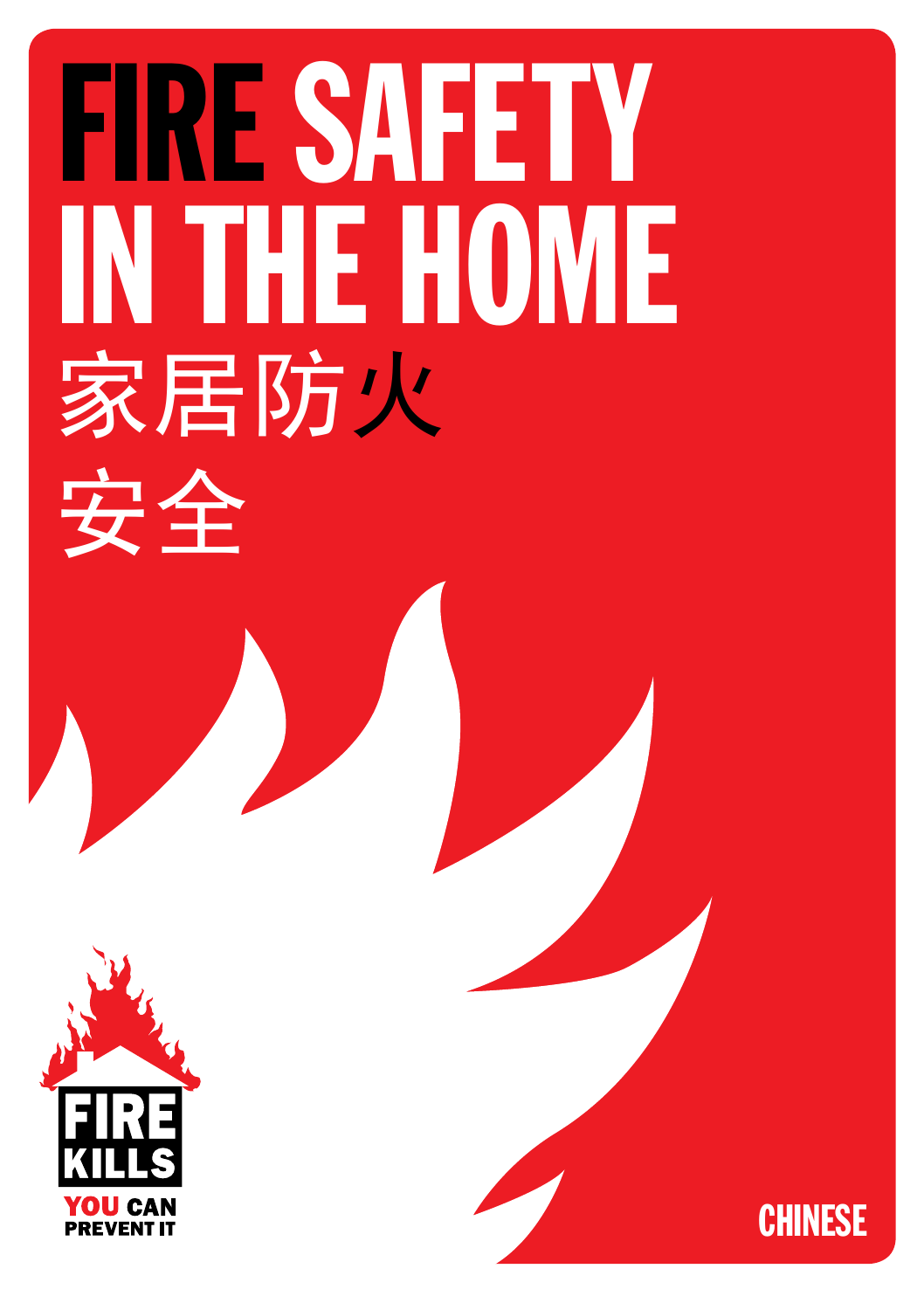

#### **Did you know…?**

- You're twice as likely to die in a fire if you don't have a smoke alarm that works.
- 90 people die each year because the battery in their smoke alarm was flat or missing.
- Over half of home fires are caused by cooking accidents.
- More than five fires a day are started by candles.
- Every three days someone dies from a fire caused by a cigarette.
- Faulty electrics (appliances, wiring and overloaded sockets) cause around 7,000 house fires across the country every year.

#### 您知道嗎?

- 若無有效的煙火報警 器,您可能已在火災中 喪生兩次了。
- 由於煙火報警器的電池 無電或缺乏,每年有九 十人死亡。
- 過半的家庭火災是由烹 調事故引起的。
- 每天逾五次的火災是由 蠟燭引發的
- 每三天有人死于由吸煙 引起的火災
- 每年全國大約有七千次 家居火災是由有缺陷的 電器(家電、電線及超 負荷的插座)引起的。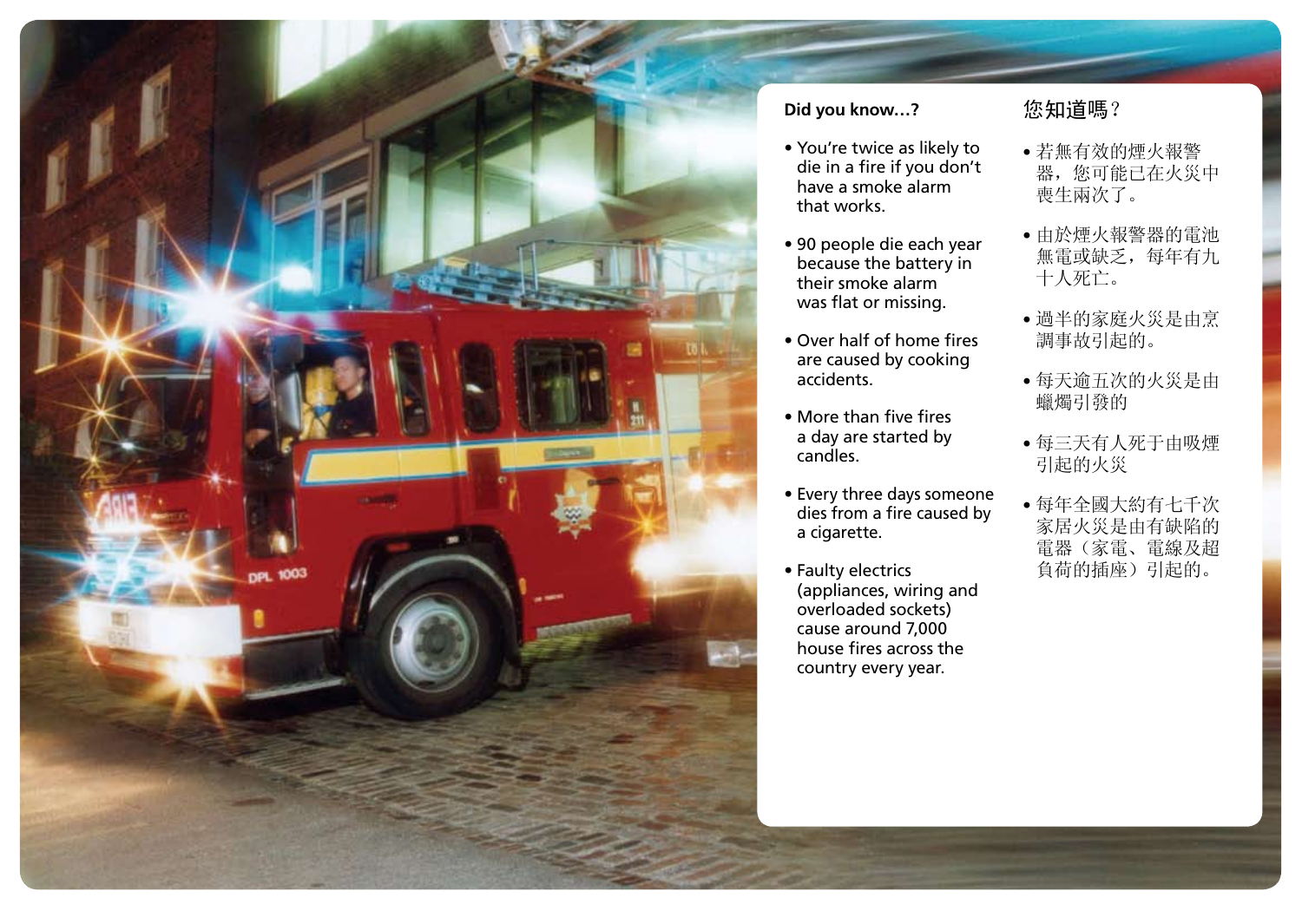# **PROTECT YOUR** HOME WITH SMOKE **ALARMS**



**Get it. Install it. Check it. It could save your life.** 



用煙火報 警裝置保 護您的住 宅

使您的住宅和家 庭免遭火災的最 簡便辦法是使用 煙火報警器。

買一個、把它裝 好、進行檢查, 這樣可能挽救您 的生命。

## **Choosing your smoke alarm**

## 選擇您的煙火報警 器

- Fit smoke alarms on every level of your home.
- Smoke alarms are cheap and easy to install.
- They are available from DIY stores, electrical shops and most high street supermarkets.
- There are a variety of different models to choose from. Your local Fire and Rescue Service will be happy to give you advice on which one is best suited for you.
- Look out for one of these symbols, which shows the alarm is approved and safe.
- 在您家中每一層都安裝 煙火報警器。
- 煙火報警器便宜易裝。
- 在自己動手(DIY)商 店、電器商場和大多數 的鬧市超市均有售。
- 有各種類型的煙火報警 器供您挑選。您的當地 消防中心將非常樂意給 您提供建議哪種類型適 合於您。
- 請查看產品是否帶有這 些標誌之一,這樣的標 誌表明報警器通過驗證 並且安全。



**Top tip**  最佳提示

#### **Fit smoke alarms**  安裝煙火報警器



British Standard Kiter



5 英鎊 能救您的 生命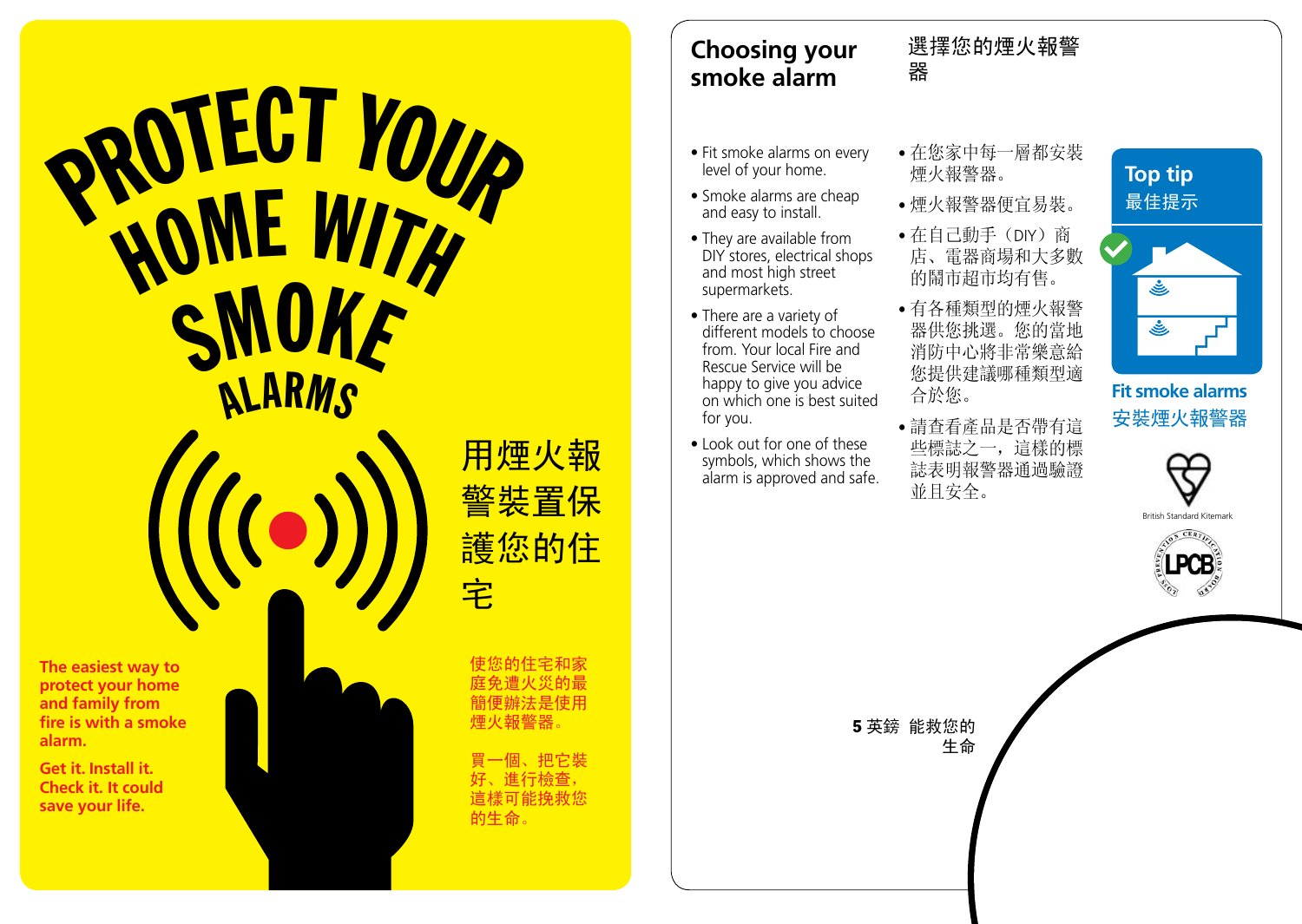## **How to make sure your s m o ke a l a rm w o r ks**

Test the batteries in your smoke alarm every week. Change them every year. Never remove them.

- Never disconnect or take the batteries out of your alarm if it goes off by mistake.
- Standard battery operated alarms are the cheapest option, but the batteries need to be replaced every year.
- A lot of people forget to check the batteries, so longer life batteries are better.
- An alarm with ten-year batteries is the best option.
- Mains-powered alarms are powered by your home power supply. Generally they don't need replacable batteries, but need to be installed by a qualified electrician.
- Alarms that plug into a light socket use a rechargeable battery, which is charged when the light is on.
- You can even have linked alarms installed, so that when one alarm detects a fire they all go off together. This is useful if you live in a large house or over several levels.

Strobe light and vibrating-pad alarms are available for those who are deaf or hard of hearing. Contact the Royal Institute for Deaf People Information L i n e o n **0 8 0 8 8 0 8 0 1 2 3**

## <mark><br>有過測試您的煙火報警器的電池。</mark><br>每週測試您的煙火報警器的電池。 每年更換。從不將它們取出。

如何確保您的煙火報警器

有效

- 若您的報警器因失誤而報警,也切 勿斷電或取出電池。
- 使用通用電池運作的報警器是最實 惠的選擇,但電池每年需更新。
- 許多人忘記檢查電池,所以長壽電 池 更 好 。
- 十年有效電池的報警器是最佳選 擇 。
- 由幹綫供電的報警器由您的家庭電 源供電。通常不需要更換電池,但 需要由有資質的電器專家安裝。
- 插入帶燈設備的插口的報警器用充 電電池,燈亮時即行充電。
- 您甚至可安裝並聯在一起的報警 器,這樣,一個報警器測到火情 時,所有其它的報警器也跟著響。 您若住在大房子裏或多層住宅内, 這辦法非常有效。

可為那些失聰或聽力困難的人安裝 燈感應或震動的報警器。請致電皇 家聾人學院(Royal Institute for Deaf People)信息熱綫 0808 808 0123。

## **Top t ip**  最 佳 提 示



**Te st it**  請 試 一 試

## **Fitting your smoke alarm**

- Don't put alarms in or near kitchens or bathrooms where smoke or steam can set them off by accident.
- The ideal position is on the ceiling, in the middle of a room, or on the hallway and landing, so you can hear the alarm throughout your home.
- If it is difficult for you to fit your alarm yourself contact your local Fire and Rescue Service for help. They'll be happy to install it for you.



## 安 裝 煙 火 報 警 器

- 切勿將報警器放在廚房或浴室内或附近, 其中的油煙或水蒸氣會意外地觸發報警 器 。
- 最理想的位置是裝在天花板上、房子中 間、或走廊及樓梯閒,這樣您在家中的任 何地方都可以聽到警報聲。
- 您若有困難自己安裝報警器,請聯係當地 消防中心尋求幫助。他們將十分樂意為您 服務。



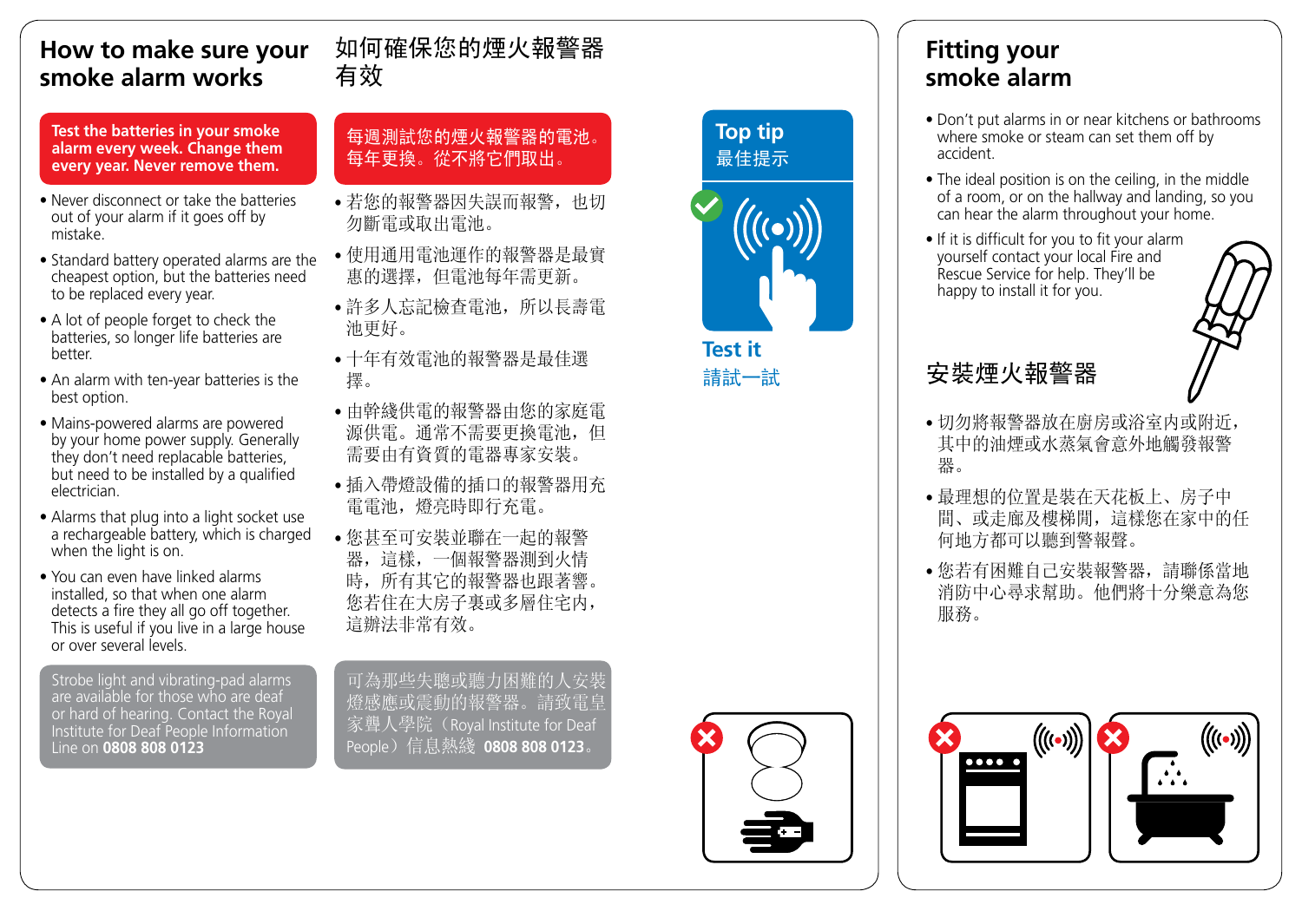## **Looking after your smoke alarm**

- Make checking your smoke alarm part of your regular household routine.
- Test it by pressing the button until the alarm sounds. If it doesn't sound, you need to replace the battery.
- If your smoke alarm starts to beep on a regular basis, you need to replace the battery immediately.
- If it is a ten year alarm, you will need to replace the whole alarm every ten years.

#### **Other equipment you could consider**

- Fire blankets are used to put out a fire or wrap a person whose clothes are on fire. They are best kept in the kitchen.
- Fire extinguishers shoot out a jet to help control a fire. They are quick and simple to use, but always read the instructions first.

## 請留意您的報警器

- 請將檢查報警器作爲您日常生活的 一部分。
- 測試時使用按鍵直至鈴響。如果不 響,則需更換電池。
- 若您的煙火報警器開始經常性發出 響聲,您得立即更換電池。
- 若您使用的是十年報警器已使用達 十年,您需要每十年更新整個報警 器。

#### 您可考慮的其它設備

- 滅火毯用來滅火或裹住身上衣服着 火者。最好把它們放在廚房。
- 滅火器會噴出滅火劑而幫助控制火 勢。它們迅速且易于操作,但首先 須閲讀説明。

**This section will tell you how you can avoid fres in your home, including how to cook safely and take care with electrics, candles and cigarettes.** 

#### 如何在廚房内防止普通火災 電器、 -香煙、蠟燭

IN THE KITCHEN

**ELECTRICS** 

CIGARETTES

**CANDLES** 

該部分將告知您如何能在家裏避免火災, 包括如何安全烹調並照看好電器、蠟燭及 香煙。

**Test it**  測試它



改換它



更新它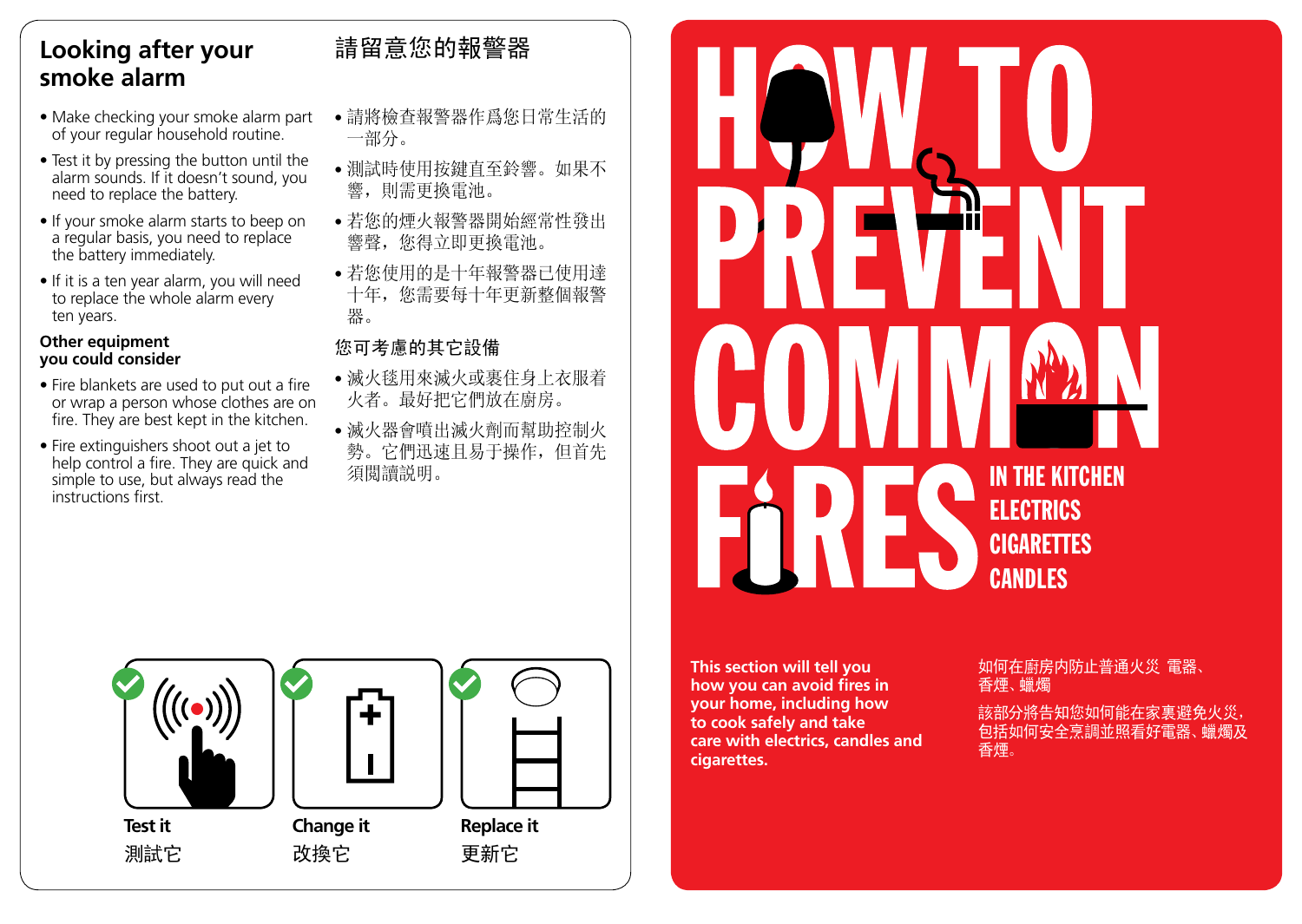## **In the kitchen**

#### **How to cook safely**

**Avoid leaving children in the kitchen alone when cooking on the hob. Keep matches and sauce pan handles out of their reach to keep them safe.**

- Take extra care if you need to leave the kitchen whilst cooking, take pans off the heat or turn them down to avoid risk.
- Make sure saucepan handles don't stick out – so they don't get knocked off the stove.
- Take care if you're wearing loose clothing – they can easily catch fire.
- Keep tea towels and cloths away from the cooker and hob.
- Spark devices are safer than matches or lighters to light gas cookers, because they don't have a naked flame.
- Double check the cooker is off when you've finished cooking



**Keep out of reach**  將物品放在不能觸到的地方

#### **Take care with electrics**

- Keep electrics (leads and appliances) away from water.
- Check toasters are clean and placed away from curtains and kitchen rolls.
- Keep the oven, hob and grill clean and in good working order. A build up of fat and grease can junite a fire.

#### **Don t put anything metal ' in the microwave**

#### **Deep fat frying**

- Take care when cooking with hot oil it sets alight easily.
- Make sure food is dry before putting it in hot oil so it doesn't splash.
- If the oil starts to smoke it's too hot. Turn off the heat and leave it to cool.
- Use a thermostat controlled electric deep fat fryer. They can't overheat.

#### What to do if a pan catches fire

- Don't take any risks. Turn off the heat if it's safe to do so. Never throw water over it.
- Don't tackle the fire yourself.



## 在廚房

#### 如何安全烹調

#### 在爐架上烹調時避免讓孩子單獨呆 在那裏。將火柴和平底鍋把柄放在 讓他們難以踫到的安全処。

- 若您烹調時必須離開廚房,則需要 格外小心,請把炊具從尚熱的爐子 上移開或者熄火以避免危險。
- 請確保平底鍋把柄沒有伸出 這 樣不會被從爐竈上掀翻。
- 若您穿寬鬆的衣服請務必小心 它們容易失火。
- 保持茶巾及抹布遠離炊具和爐架。
- 用打火設備點燃用氣炊具比用火柴 或打火機安全,因爲它們沒有裸 火。
- 烹調結束時請再次檢查炊具電源關 閉或関火。



**Take care with hot oil**  小心使用熱油

**Top tip**  最佳提示

#### 小心使用電器

- 讓電器(綫及設施)遠離水。
- 檢查烤麵包器是否清潔並將其放在 遠離窗簾和廚房卷紙處。
- 保持烤箱、爐架和烤具清潔並且擺 放有序。油脂堆積會引起着火。

#### 切勿將金屬物放入微波爐

#### 重油脂物煎炒

- 用熱油烹調時請多加小心 很容 易失火。
- 在把食物放入灼熱的油鍋前確保其 乾燥,這樣不會濺油。
- 若油開始冒煙 意味着油太熱 了。関掉熱源並使之冷卻。
- 用控溫的深底電炒鍋,不會過熱。

#### 若鍋子着火該怎麽辦

- 切勿冒險。若安全請関掉熱源。切 勿澆水。
- 切勿自己單獨處理火災。

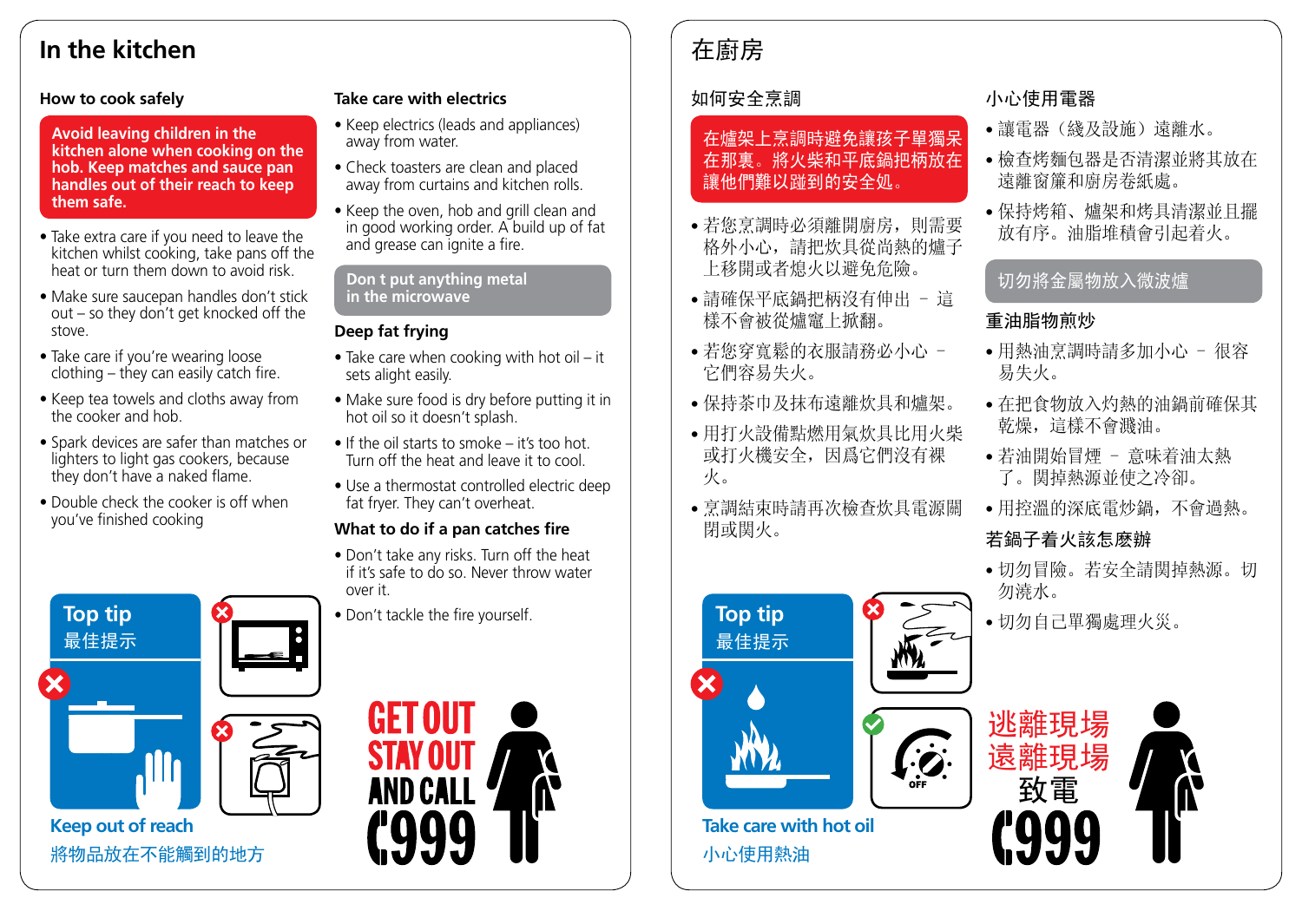## **Electrics**

#### **How to avoid electrical fres**

- Always check that you use the right fuse to prevent overheating.
- Make sure an electrical appliance has a British or European safety mark when you buy it.
- Certain appliances, such as washing machines, should have a single plug to themselves, as they are high powered.
- Try and keep to one plug per socket.



#### **Don't overload**  切勿超負荷

## **5 + 5 + 3 =13**  AMP 安培 安培 安培 安培  $\blacksquare$ . .

### 如何避免用電火災

電器

- 切記常常檢查所用保險絲正確來防 止過熱。
- 確保在購買電器時查驗其有否英國 或歐洲安全標誌。
- 某些電器,如洗衣機,功率很大, 應該單獨設置插座。
- 爭取做到每個插口只配一個插頭。

#### **Know the limit!**

**An extension lead or adaptor will have a limit to how many amps it can take, so be careful not to overload them to reduce the risk of a fire.**

**Appliances use different amounts of power – a television may use a 3amp plug and a vacuum cleaner a 5amp plug for example.**

## 了解上限

每個延伸綫或變壓器都會有可用 安培的上限,故請小心切勿超負 荷使用以減少火災風險。

電器所耗能量不同 - 例如,電視 機可能用3安培的插座而吸塵器 則用5安培的。

#### **Keep electrical appliances clean and in good working order to prevent**  them triggering a fire.

- Keep your eyes peeled for signs of dangerous or loose wiring such as scorch marks, hot plugs and sockets, fuses that blow or circuit-breakers that trip for no obvious reasons, or flickering lights.
- Check and replace any old cables and leads, especially if they are hidden from view – behind furniture or under carpets and mats.
- Unplugging appliances helps reduce the risk of fire.
- Unplug appliances when you're not using them or when you go to bed.

#### **Using an electric blanket**

- Don't leave electric blankets folded as this damages the internal wiring. Store them flat or rolled up instead.
- Unplug blankets before you get into bed, unless it has a thermostat control for safe all-night use.
- Try not to buy second hand blankets and check regularly for wear and tear.

#### **Portable heaters**

- Try to secure heaters up against a wall to stop them falling over.
- Keep them clear from curtains and furniture and never use them for drying clothes.

#### **Furniture**

• Always ensure that your furniture has the fire-resistant permanent label.



#### 保持電器設備清潔且狀態良好以防 引發火災

- 密切留意任何危險或鬆散電線, 如 燒焦痕記、熱插頭和插口、搖動的 保險絲或無明顯的原因而熔化的斷 路器或是閃爍的光。
- 檢查並替換舊電纜和電線,特別是 那些藏在不太顯眼的地方-在家具 後面或地毯或掛毯下的。
- 拔掉插頭有助減少火災風險。
- 您不用電器或上牀睡覺時請拔掉插 頭。

#### 使用電熱毯

- 切勿折疊電熱毯,這會損壞裏面的 電線。將其平放或卷起存放。
- 在睡覺前拔去電熱毯插頭,除非它 有整晚控溫設置。
- 盡量勿購二手電熱毯並經常檢查磨 損程度。

#### 可攜帶式加熱器

- 請盡量將加熱器安全地倚墻而放以 防止其傾倒。
- 使其遠離窗簾和家具並切勿用於曬 晾衣物。

#### 家具

• 一直確保您的家具有永久防火標 簽。

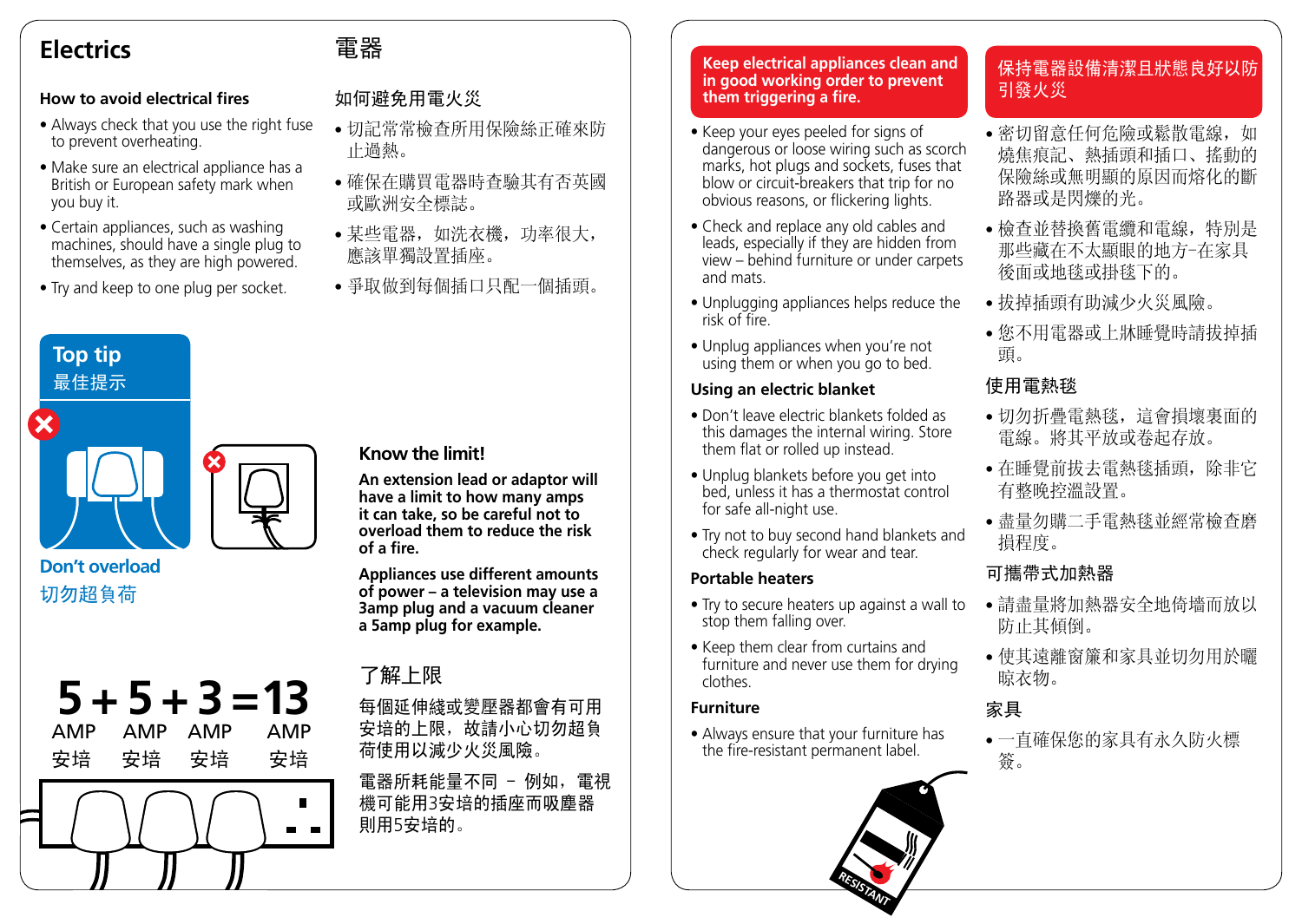## **Cigarettes**

## 香煙

**Stub cigarettes out properly and dispose of them carefully. Put them out. Right out!** 

- Never smoke in bed.
- Use a proper ashtray never a wastepaper basket.
- Make sure your ashtray can't tip over and is made of a material that won't burn.
- Don't leave a lit cigarette, cigar or pipe lying around. They can easily fall over and start a fire.
- Take extra care if you smoke when you're tired, taking prescription drugs, or if you've been drinking. You might fall asleep and set your bed or sofa on fire.
- Keep matches and lighters out of children's reach.
- Consider buying child resistant lighters and match boxes.

#### 正確熄滅香煙並小心丟放。熄滅 它們。將它們丟放在適當處!

- 切勿在床上吸煙。
- 使用適當的煙灰缸-切勿丟放廢紙 簍裏。
- 確保您的煙灰缸不會被打翻且由 非可燃性材質做成。
- 切勿丟放還在燃燒的香煙、雪茄 或煙斗。它們易于跌落並引起火 災。
- 若您在疲憊時、服藥時或飲酒 時,吸煙要特別小心。您此時若 睡着了會點燃床鋪或沙發釀成火 災。
- 將火柴和打火機放在兒童拿不到 的地方。
- 請考慮購買防兒童使用的打火機 和火柴盒。



## **Candles**

**Make sure candles are secured in a proper holder and away from materials that may catch fre like curtains. –**

- Put candles out when you leave the room, and make sure they're put out completely at night.
- Use a snuffer or a spoon to put out candles. It's safer than blowing them out when sparks can fly.
- Children shouldn't be left alone with lit candles.

## 蠟燭

確保蠟燭放在安全的燭臺内 並遠離易著火材質 如窗 簾.

- 離開房間時熄滅蠟燭,並確 保在晚間將其完全熄滅。
- 用滅燭器或調羹熄滅蠟燭。 這會比在其仍燃着時吹滅要 更加安全。
- 蠟燭在燃燒時不宜將兒童單 獨留在家中。



**Be careful with candles**  小心使用蠟燭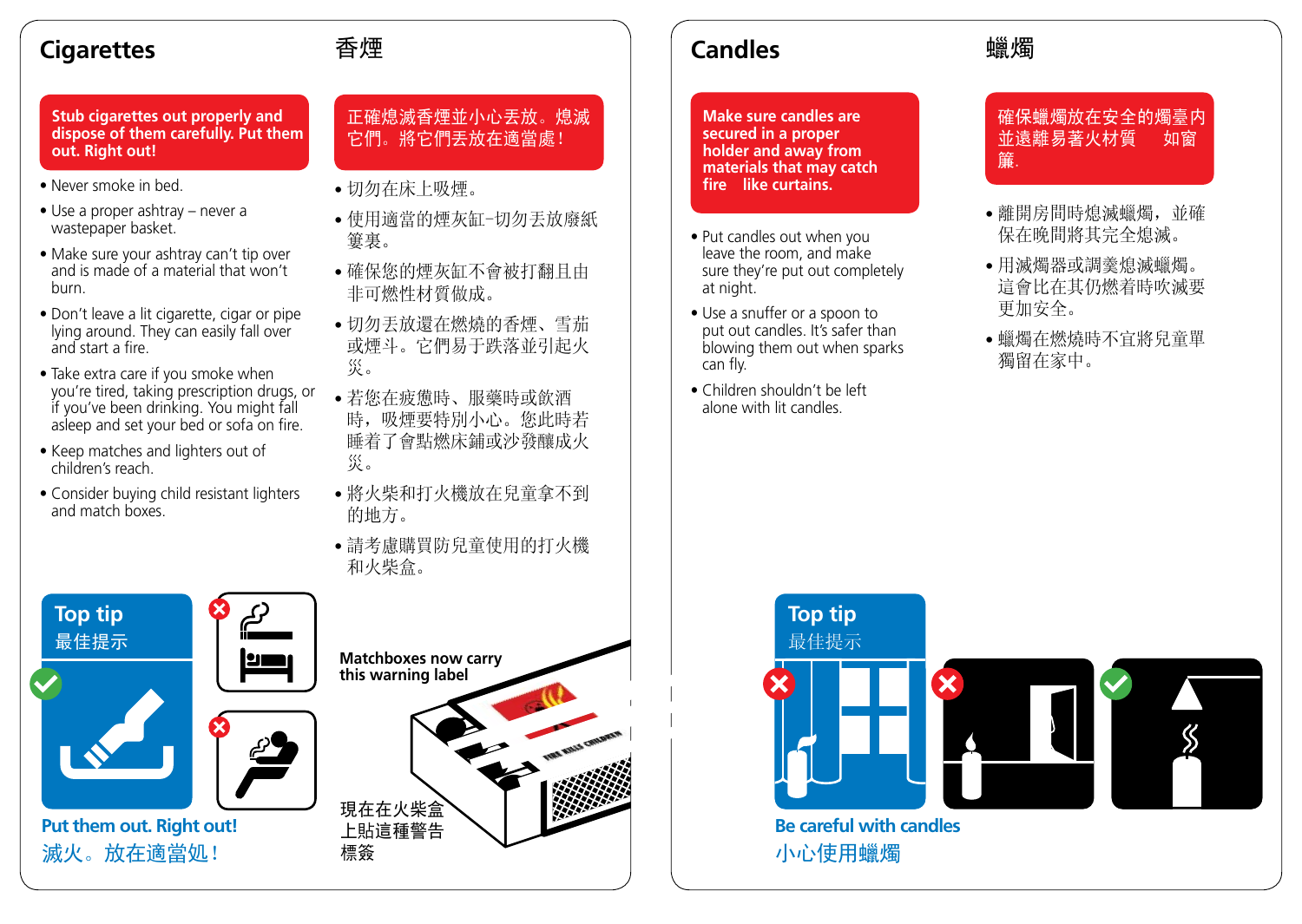**Fitting a smoke alarm is the**  first crucial step to protecting **yourself from fire. But what would you do if it went off during the night?** 

**This section will help you make a plan ready for an emergency.** 

安裝煙火報警器是安全防火的 第一個關鍵步驟。但是若夜間 着火您該怎麽辦?

計劃

ESCAPE

A SAFE

PLAN

### 該小節將幫您設計緊急措施。

安全的 逃生策略

## **Be prepared by making a plan of escape**

- Plan an escape route and make sure everyone knows how to escape.
- Make sure exits are kept clear.
- The best route is the normal way in and out of your home.
- Think of a second route in case the first one is blocked.
- Take a few minutes to practice your escape plan.
- Review your plan if the layout of your home changes.
- 計劃逃生路綫並確保人人了解如何 逃生。
- 確保出口無障礙物。
- 最佳路綫是您平時在家裏進出的正 常路綫。
- 一旦第一條路堵死則考慮第二條路 綫。
- 用幾分鐘嘗試您的逃生計劃。
- 如果您家居佈置發生變化,請檢查 您的計劃。



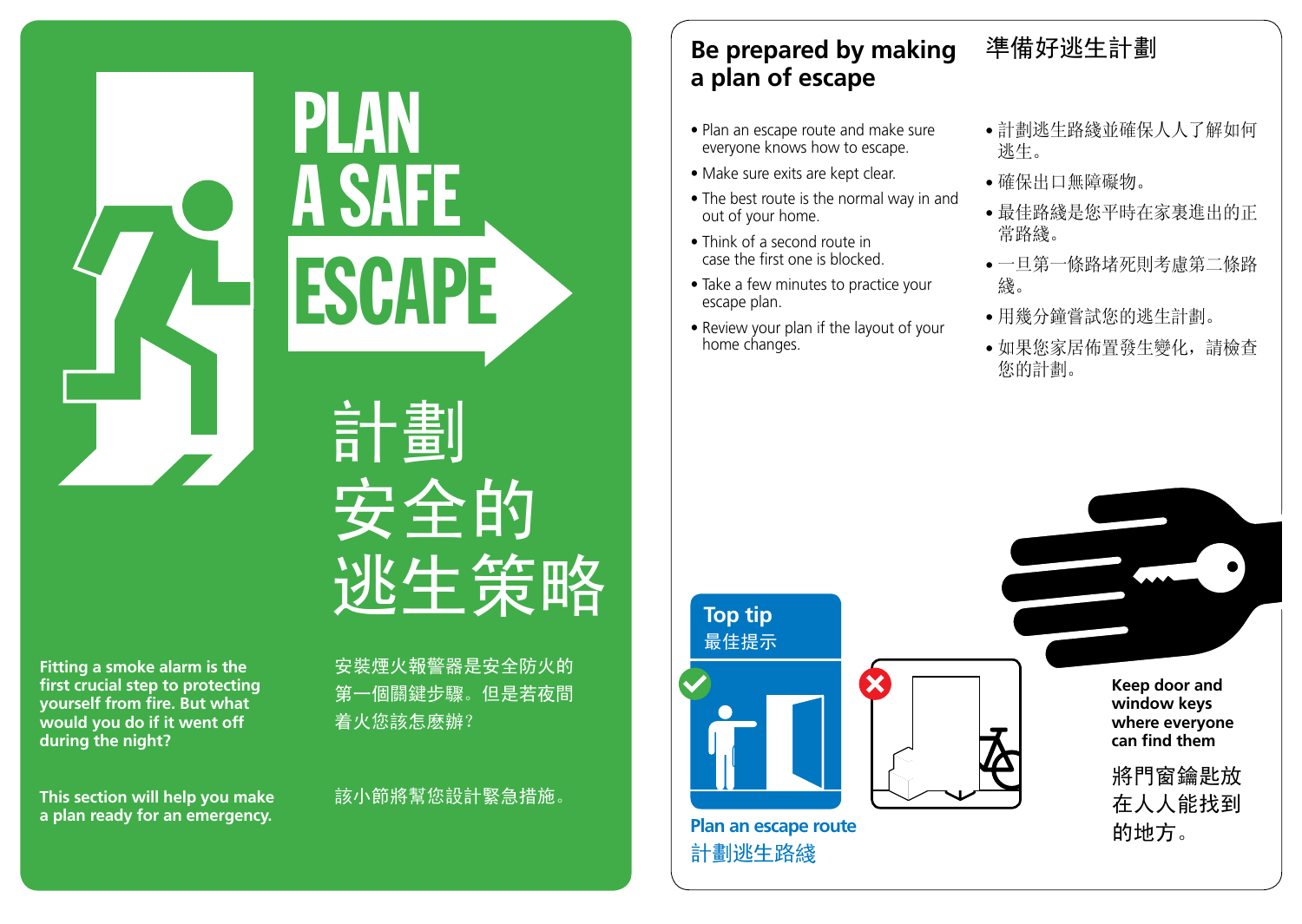## **What to do if there is a fre**

#### **Don't tackle fres yourself. Leave it to the professionals.**

- Keep calm and act quickly, get everyone out as soon as possible.
- Don't waste time investigating what's happened or rescuing valuables.
- If there's smoke, keep low where the air is clearer.
- Before you open a door check if it's warm. If it is, don't open  $it$  – fire is on the other side.
- Call 999 as soon as you're clear of the building. 999 calls are free.

#### 切勿自己單獨處理火災。 讓專職人員操作。

- 保持鎮靜並快速行動, 儘快 讓每個人逃離。
- 勿費時調查所發生情況或搶 救值錢物品。
- 若有煙霧,將身體保持在能 見度高的低處。
- 在您開門前,請檢查它是否 燙手。若是,別開門-火是從 另一面來的。
- 一旦您逃離着火建築, 請馬上致電 999。 999 是免費的。

## 若發生火災該怎麽辦 │ <mark>'What to do if your</mark> 若您衣服着火該怎 **clothes catch fre**

- Don't run around, you'll make the flames worse.
- Lie down and roll around. It makes it harder for the fire to spread.
- Smother the flames with a heavy material, like a coat or blanket.
- Remember, Stop, Drop and Roll!

# 麽辦

- 不要到處跑, 那會使火焰更 大。
- 躺下並在地上打滾。這樣火 勢難以蔓延。
- 用重布料熄火,如棉衣或 毯子。
- 切記:站住、趴 下並在地上打滾!

**Top tip**  最佳提示



**Get out, stay out and call 999**  逃離現場、遠離現場並致電 **999**





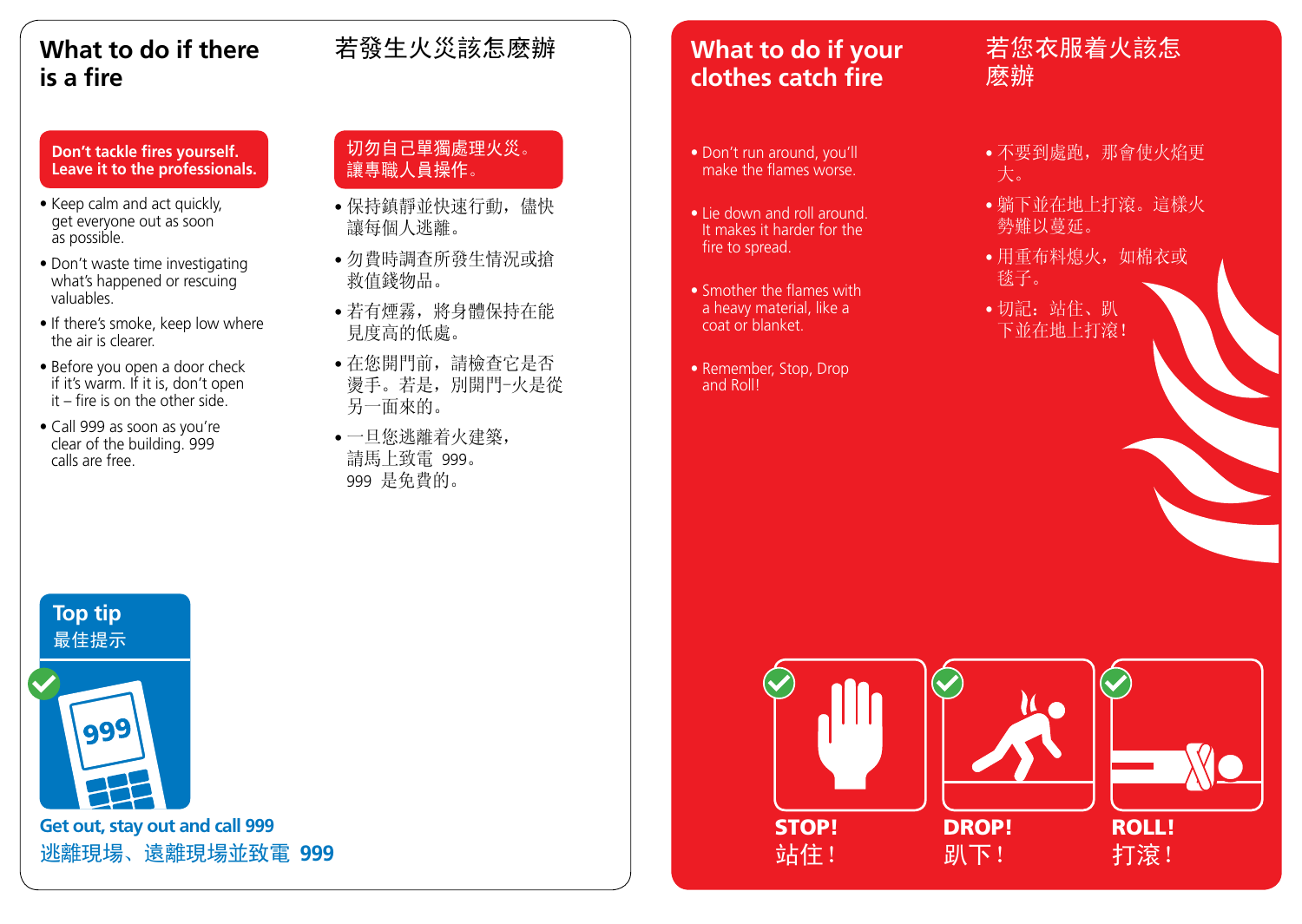## **W h at to do if y o ur e s c a pe is b l o c k ed**

- If you can't get out, get everyone into one room, ideally with a window and a phone.
- Put bedding around the bottom of the door to block out the smoke, then open the window and call "HELP FIRE".
- If you're on the ground or first floor, you may be able to escape through a window.
- Use bedding to cushion your fall and lower yourself down carefully. Don't jump.

**lf you can't open the window break the glass** in the bottom corner. **Make jagged edges safe with a** towel or blanket.

## 若逃生的路綫被堵該 怎 麽 辦

- 若不能逃離,讓所有人進入 一個房間,最好是有窗戶和 電 話 的 。
- 用床單堵住門口底部以阻擋 煙霧,然後開窗並撥打"消 防熱綫"。
- 若您在首層或二層,您可能 能從窗戶逃離。
- 使用臥具來緩衝您的降落並 小心着陸。切勿跳。

若不能開窗戶,則打碎玻璃 下角。用毛巾或毯子使接合 的邊緣平滑安全。

## **How to escape f r om a h i gh l e v el building**

- Avoid using lifts and balconies if there is a fire.
- It is easy to get confused in smoke, so count how many doors you need to go through to reach the stairs.
- Check there is nothing in the corridors or stairways that could catch fire – like boxes o r r u b b i s h .
- Make sure doors to stairways are not locked.
- Make sure everyone in the building knows where the fire alarms are.
- You should still get a smoke alarm for your own home, even if there is a warning system in the block.

## 如何從建築物高層逃 生

- 有火時避免使用電梯及陽 臺 。
- 在煙霧中容易迷惑,所以計 算一下至您抵達樓梯時須經 多 少 道 門 。
- 檢查走廊或樓梯間有無任何 易燃物 - 如箱子或垃圾。
- 確保通往樓梯間的門沒有鎖 上 。
- 確保建築物内的每個人了解 防火報警器在哪裏。
- 儘管在建筑物内有報警系 統,您家裏仍然應裝有一個 煙 火 報 警 器 。





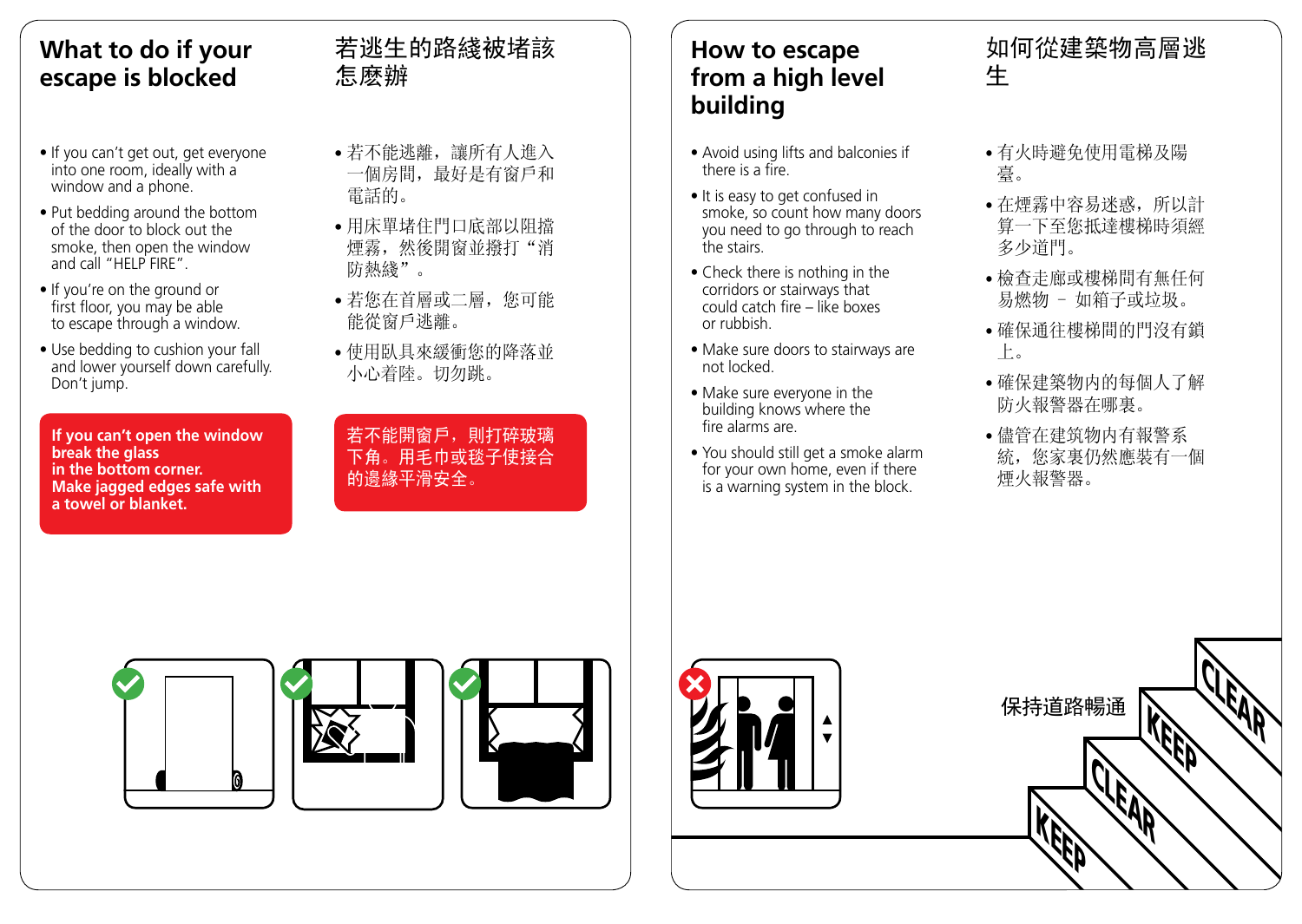MAKE A BEDTIME **CHECK** 作好

睡前

檢查

**You are more at risk**  from a fire when **asleep. So it's a good idea to check your home before you go to bed.** 

睡着時您更易處於火 災風險中。故在就寢 前檢查家居是個好辦 法。

## **Check list**

Close inside doors at night to stop a fire from spreading.

Turn off and unplug electrical appliances unless they are designed to be left on – like your freezer.

Check your cooker is turned off.

Don't leave the washing machine on.

Turn heaters off and put up fireguards.

Put candles and cigarettes out properly.

Make sure exits are kept clear.

Keep door and window keys where everyone can find them.

晚間関好内室門以防火 勢蔓延。 關閉電器並拔掉插頭, 除非本身設計要求它們保持 在開啟狀態 - 如您的冰箱。 檢查炊具是否關閉。 切記關閉洗衣機電源。 關閉暖氣並放好防火裝置。 正確熄滅蠟燭和香煙。 確保出口通道暢通。 把門窗鑰匙放在人人找 得到的地點。

 $\Box$ 

 $\Box$ 

 $\Box$ 

 $\Box$ 

檢查清單

 $\Box$ 

 $\Box$ 

 $\Box$ 

 $\Box$ 

 $\Box$ 

 $\Box$ 

 $\Box$ 



**Close inside doors at night**  夜間関好内室門